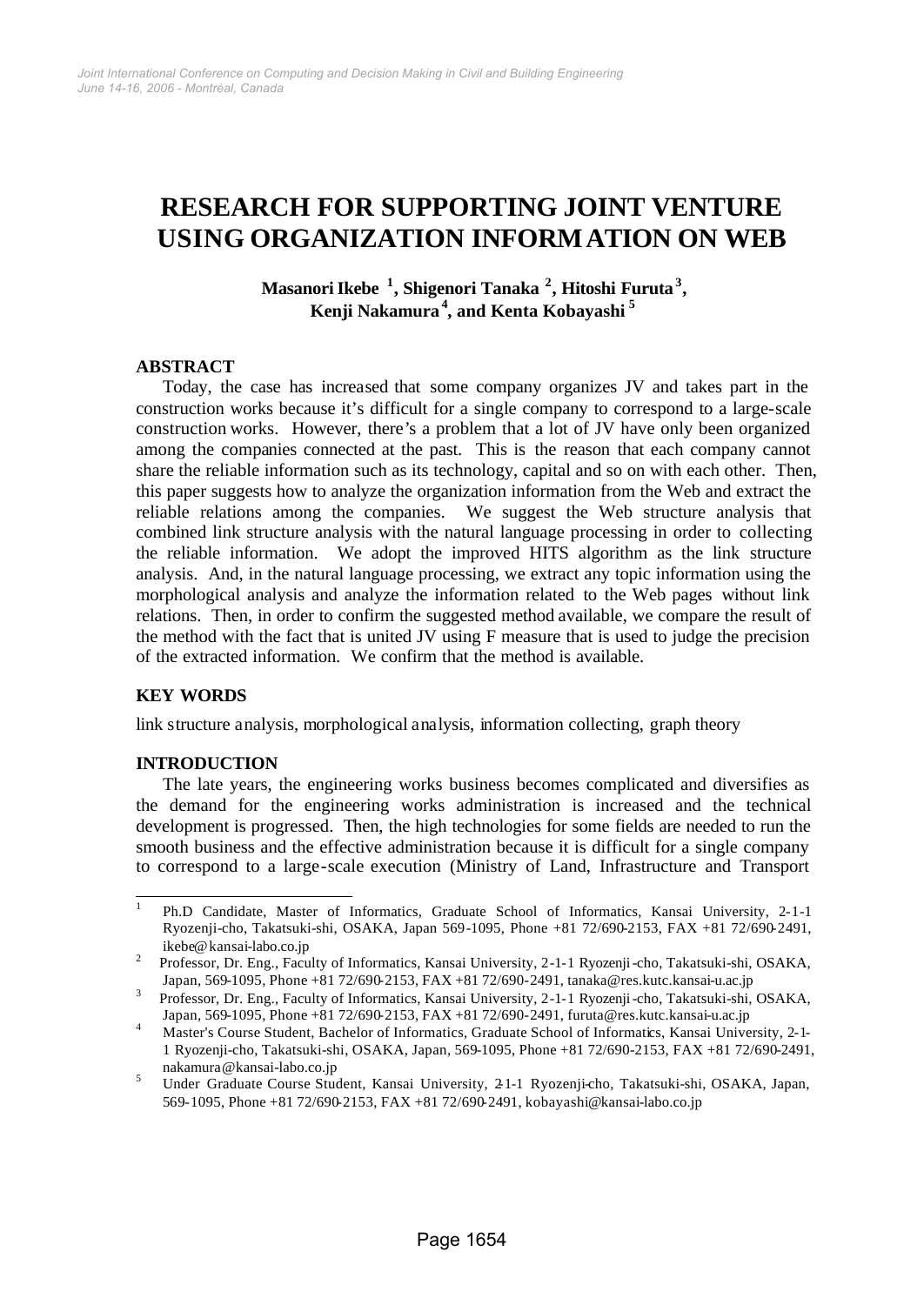2005). There are a lot of companies that considers cooperating with the businesses for diversifying their technology. There are various cooperation forms such as business merger, technology tie-up and joint enterprises. This cooperation shows several organization forms. And, it is necessary for suitable cooperation among the companies to be clear the several processes. In case of the cooperating among the companies, first, one company looks for a connection targeted company and makes a survey of its result, management situation, proud fields and related companies. Second, after deciding the targeted company, they confirm common recognitions and decide a cooperation policy. And they make sure the cooperation results and obstacles. Last, they have the concrete talks and realize the cooperation. Especially, it is important and difficult for the efficient cooperation to survey the target companies (Miyazaki Prefecture 2005). Then, as a method to help business analysis, an existing research devises a balance score card to analyze an achievement of companies (Jiro Shibano 2004) and a technique to evaluate whether business activity is smoothly done from the communication data (Fusashi Nakamura and Hideyuki Mizuta 2004). However, both researches need the detailed information about the targeted company. Moreover, they subjectively need to choose the targeted companies beforehand. In civil engineering works and construction industry community, Joint Venture (JV) appeared as a form of new connections. JV is a cooperation that some companies take part in the construction when it is difficult for a single company in the fund, technology, work force and risk of execution to correspond to a large-scale construction. By this connection, each company is able to make use of the special fields. And thanks to enforcing the construction jointly, the participated companies can acquire new knowledge (Chen Chung-Jen 2004), (Alice Nakamura and Masao Nakamura 2004). However, 53% JV (James Bamford et al 2004) has problems such as a want of reliability and an uncertain strategy due to the lack of investigation and communication. Then, the existing research (Kentaro Fukuchi et al 2002) pays its attention to the information that is shown on the Internet in order to extract the background information of companies, however, these research could not collect the community information because they form community while paying attention to the link structure on the Web. Then, this research extracts related information among the companies by analyzing the Web automatically. This is greatly useful for constructing JV. And, we help to construct JV by showing the reliable information among the companies.

# **AN ABSTRACT OF THIS RESEARCH**

This suggested method acquires the related information among the companies on the Web. A figure 1 shows a flow of four processing.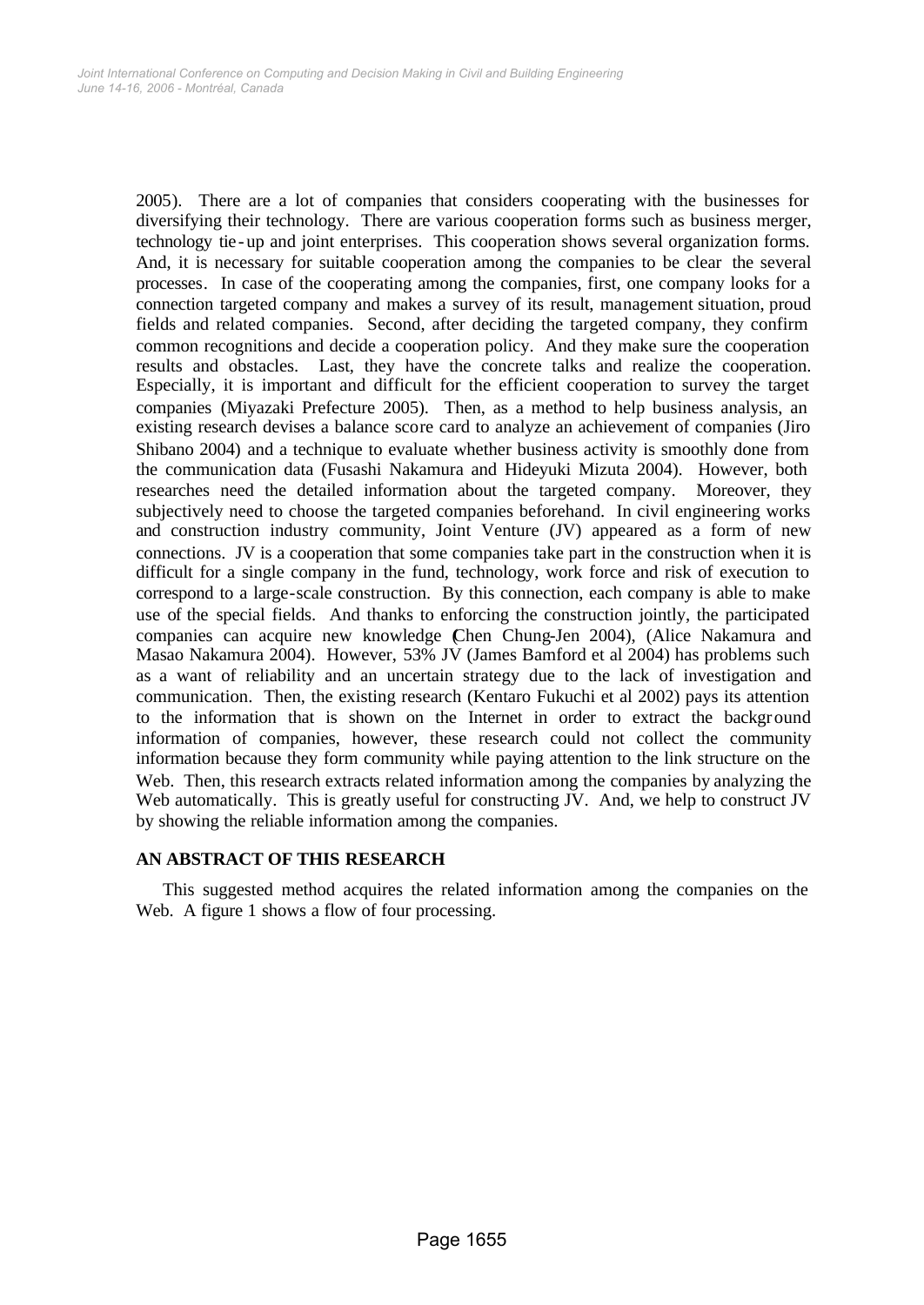

Figure 1: Process of the flow

At first, we acquire the Web pages of companies from the Internet in order to categorize them. Next, we classify the acquir ed pages into categories with the vector space method (Masanori Ikebe et al 2005). There are two types of classification systems. The first is for the treatises such as Universal Decimal Classification and Nippon Decimal Classification. The second is for the Web pages such as category information that is provided by the each portal site on the Internet. However, these systems are not specialized in the construction industry community because they are classified as a general-purpose mark. Then, this research adopts the item that agrees with a rate provided by the cities, towns and villages in order to classify the Web pages into forms useful for JV. And, the Web pages classified into each category are defined as the Root set. This set is used for the standard of the link structure analysis by HITS (Hyperlink-Induced Topic Search) algorithm. The link structure analysis by HITS starts analyzing from the Root set and adds linked Web pages into standard set as Backward set and link Web pages as Forward set. In order to supplement the link structure analysis with the organization name, we extract the organization name from the Web pages using the morphological analysis and the organization name dictionary. And, we calculate the importance degree of the extracted organization name. We judge the related strength in order to delete the weak relations and add the useful relations to the Root set. When we make the graph of the related evaluation, we calculate the evaluation using the Web pages and make the graph based on it.

As a constitution of this thesis, we comment on the category classification of Web pages in Chapter 3. In Chapter 4, we point it out about the traditional link structure analysis and the problems. In Chapter 5, we make an experiment to see the accuracy of the suggested method. Then, in Chapter 6, we describe results and consideration about the prospects.

# **CLASSIFYING THE WEB PAGES INTO CATEGORIES**

In order to classify the Web pages into categories, we compare characteristic documents prepared each categories with new additional Web pages and calculate similar degree. We extract the former documents from the Web pages classified by the portal sites beforehand. In case of calculating similar degree, we use TF/IDF (Term Frequency-Inverse Document Frequency) scheme for each documents and create the feature vector. In the same way, we create it for each category. Then, we open the created feature vector into the multidimensional space and calculate the cosine correlation value between documents and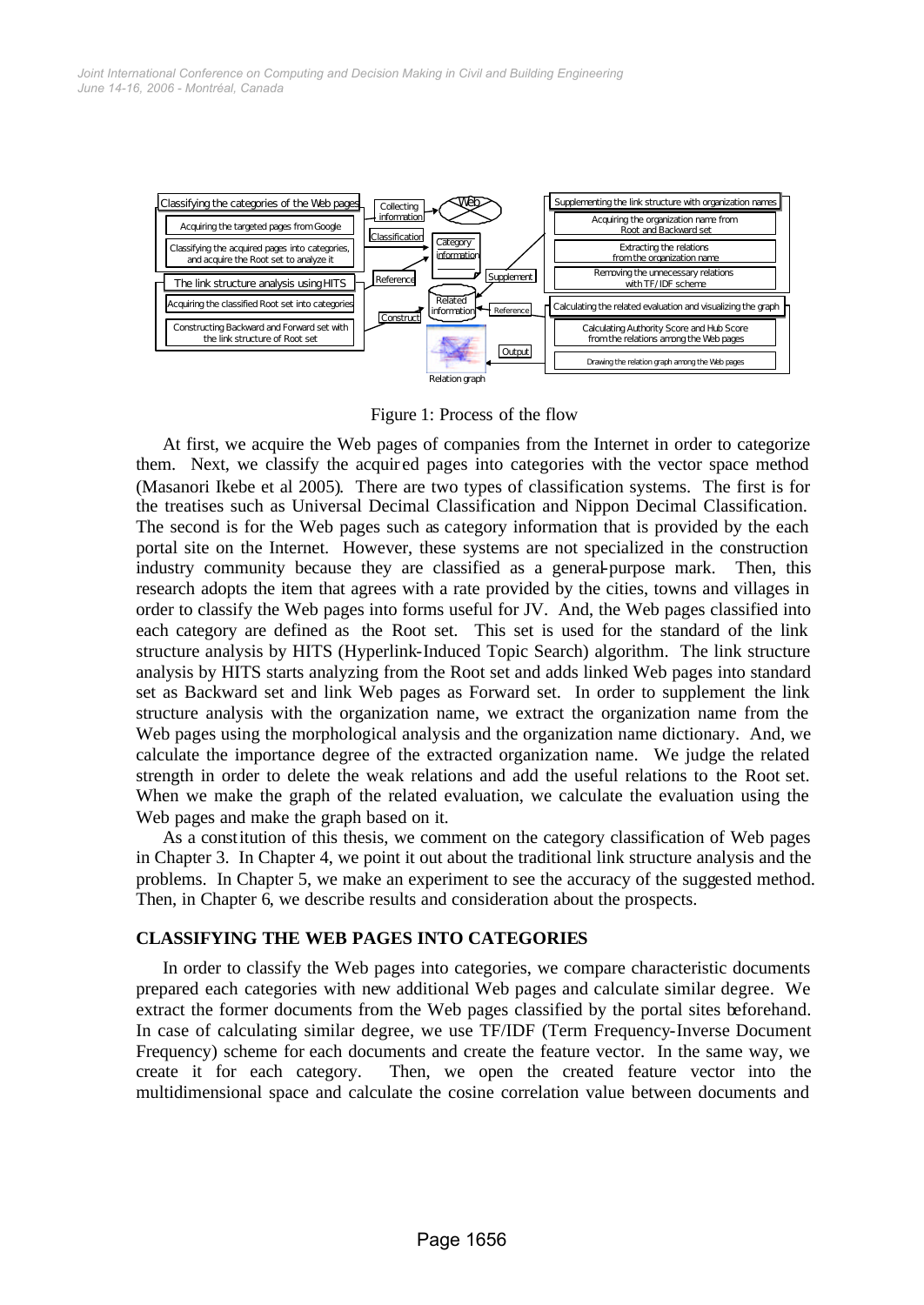categories. And, we calculate the cosine correlation value for each category and define the greatest value category as the classified category. In an existing category classification research (Hideto Kazawa 2004), a multiple topics problem, one Web page belongs to some category, exists, however, in this research, it is possible that the relation becomes the same in the each category if the companies are classified some category. Then, the purpose of this research is to classify the Web pages into one category.

#### **CREATION OF THE FEATURE VECTOR**

We create the feature vector based on the extracted vocabulary that is from the characteristic Web pages and categories. In order to create the feature vector, at first, we carry out the morphological analysis for the targeted documents and extract the noun group in them. Then, we define the noun group extracted from the document *x* as  $Kx=$ {*Nx*<sub>*I*</sub>, *Nx*<sub>2</sub>*, Nx*<sub>3</sub>,..., *Nx*<sub>n</sub>*}*. And we define the noun group extracted from the category *y* as  $Hy=fNy_1$ *, Ny*<sub>2</sub>*, Ny3,..., Nym}*. In this suggested method, we use ChaSen as the morphological analyzer. ChaSen define a part of speech that is taken the logarithm of appearance probability as the risk and adopts the smallest risk combination among the word line, the part of speech lines that can be realized as the result. Next, we calculate the importance in the document for an extracted noun. In this research, we adopt TF/IDF scheme used as the importance calculation generally. The importance calculating expression by TF/IDF scheme is as follows.

$$
TF(Nx_n) = \frac{C(Nx_n)}{\sum_{n'} C(Nx_n)}.
$$
\n
$$
IDF(Nx_n) = \log \frac{\sum_{x'} x'}{df(C(Nx_n))}.
$$
\n
$$
W(Nx_n) = TF(Nx_n) \times IDF(Nx_n).
$$
\n(3)

The first, in an expression (1), we calculate the weight coefficient of any noun in the Web page. Concretely, we divide any noun  $N K x_n$  in document x by the total number of noun in the Web page. In an expression (2), we calculate the logarithm next and, adjust the weight of targeted noun using the total number of  $KH(x)$  and any noun. The  $df$  shows the total number of the Web pages including any noun here. By this processing, the each weight of the general noun decreases. The last, in an expression (3), we calculate the importance of targeted noun in the Web page by the product of the weight coefficient.  $W(Nx_n)$  shows the TFIDF value of the noun  $Nx_n$  here. And, we define the feature vector from the importance of each noun in the document. The feature vector created by document *x* is  $Vk_x = \{W(Nx_1),$  $W(Nx_2)$ ,  $W(Nx_3)$ ,...,  $W(Nx_n)$ } here. And the feature vector extracted from category *y* is  $Vh_y = \{ W(Ny_1), W(Ny_2), W(Ny_3), \ldots, W(Ny_m) \}.$ 

#### **THE JUDGMENT OF SIMILAR WEB PAGE AND CATEGORY DEGREE**

In order to judge the similar degree of the Web pages and each category, we open the combination of the Web page and the category into the  $D(x, y)$  dimensional virtual space. And, we define  $D(x, y)$  as the number of set acquired by an expression (4) comparing the Web page *Kx* with the category *Hy*.

$$
D(x, y) = (Kx \cup Hy) \quad . \tag{4}
$$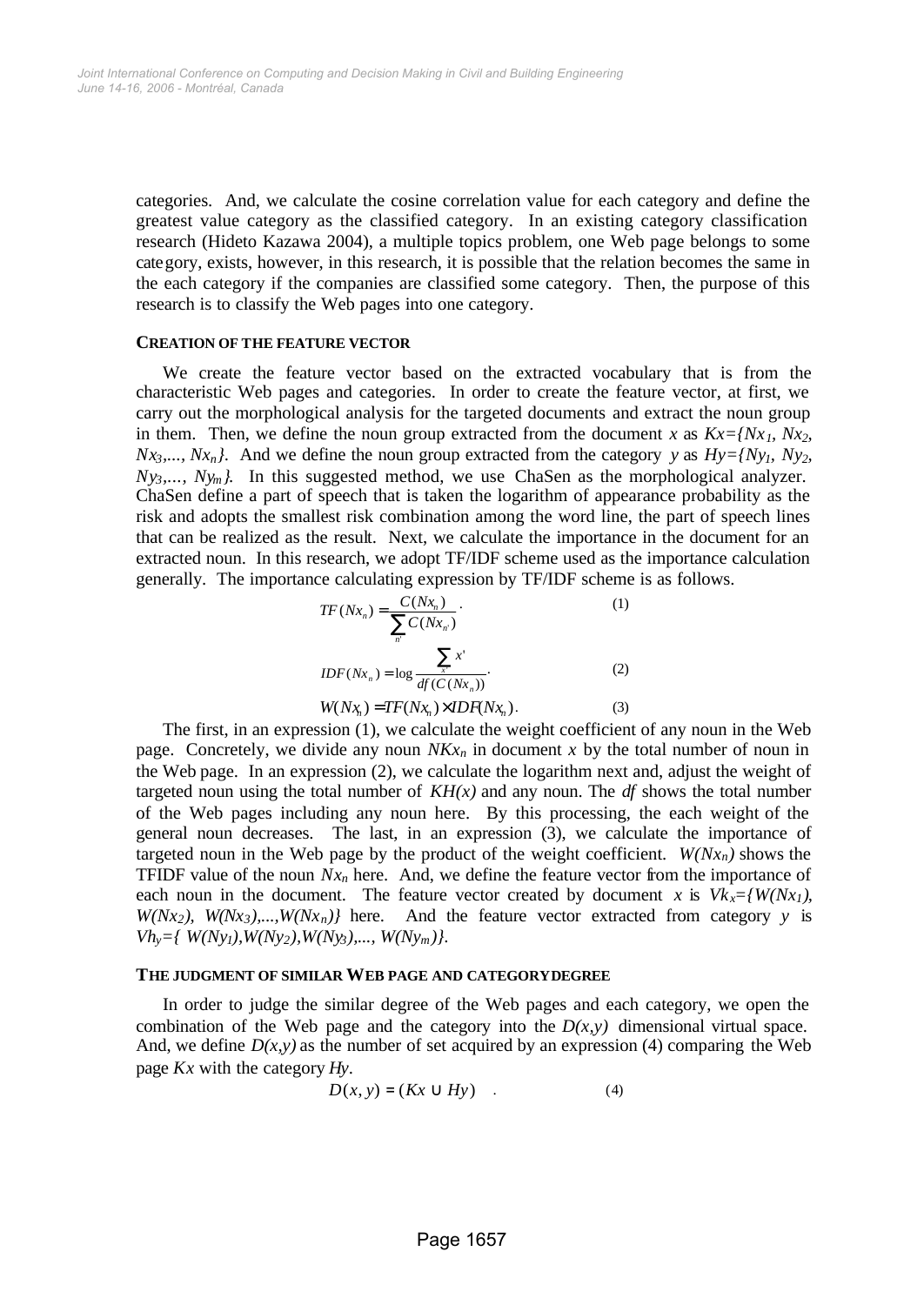Then, the feature vector opened the virtual space need to own the  $D(x, y)$  elements, however, *Vkx*, *Vhy*, and the defined feature vector can only have *n* number of values, where  $D(x,y)$  *n*. Then, in this research, we supplement the characteristic dements as 0 if the feature vector value of the document does not exist in order to make the dimension number the same. Next, we calculate the cosine correlation from the feature vector in order to calculate the similar degree between documents and catego ries. The cosine correlation value is calculated from an expression (5).

$$
sam\epsilon(\mathbf{W}_x, \mathbf{W}_y) = \frac{W(Nx_1) \times W(Ny_1) + W(Nx_2) \times W(Ny_2) + \dots + W(Nx_n) \times (Ny_n)}{\sqrt{W(Nx_1)^2 + W(Nx_2)^2 + \dots + W(Nx_n)^2} \times \sqrt{W(Ny_1)^2 + W(Ny_2)^2 + \dots + W(Ny_n)^2}}
$$
(5)

In the expression (5), the numerator of the right side is the inner product of the feature vector of the document *x* and category *y*. And, the denominator of the left side is the product of the distance between the feature vector and the origin. The cosine correlation value is calculated as an angle between the feature vectors of the documents. And, the result is calculated between 0 and 1. The classified two documents are similar if this result is near to 1. When the calculation of the cosine correlation value completed in the combination of every category, we consider the largest cosine correlation value to be the classified category. Then, we use the Web page classified into each category for the Root set  $R(x<sub>1</sub>)$  that is based on the analysis.

# **ACQUIRING THE ORGANIZATION RELATIONS BY THE NATURAL LANGUAGE PROCESSING**

## **SUPPLEMENTING THE RELATED INFORMATION OF THE WEB PAGES**

In this research, we do not acquire Forward set in order to restrain Topic Drift as improved HITS algorithm, however, there are the problems that we do not make the satisfactory relation map because of the related information shortage. Therefore, in order to supplementing the information related to the Web pages, we extract the organization names from the sum of set  $S(x)$  consisted of the Root set and Backward set, and we extract the new related information from matching each titles of Web pages and them. The method of extracting the related information is as follows.

- 1. Extracting the title, the word of links and documents from the HTML source removed tags beforehand in the set *S(x)*.
- 2. Using the morphological analysis for the extracted documents, and comparing the organization name dictionary with them in order to extract the same noun as the organization name. Then, we define the extracted organization name as  $T_1(xy_n)$  and its number as  $C(xy_n)$ , where y is the extracted organization name.
- 3. Acquiring the new set of the Web pages as the candidate set in order to relate the organization name with them. And defining the sum of this and  $S(x)$  as  $S_{add}(x)$ .
- 4. Dealing with the morphological analysis for the each title of  $S_{add}(x)$ . And, extracting the agreed noun as the organization name from comparing the extracted noun with the organization name dictionary. Then, defining extracted the organization names as  $T_2(xy_m)$ .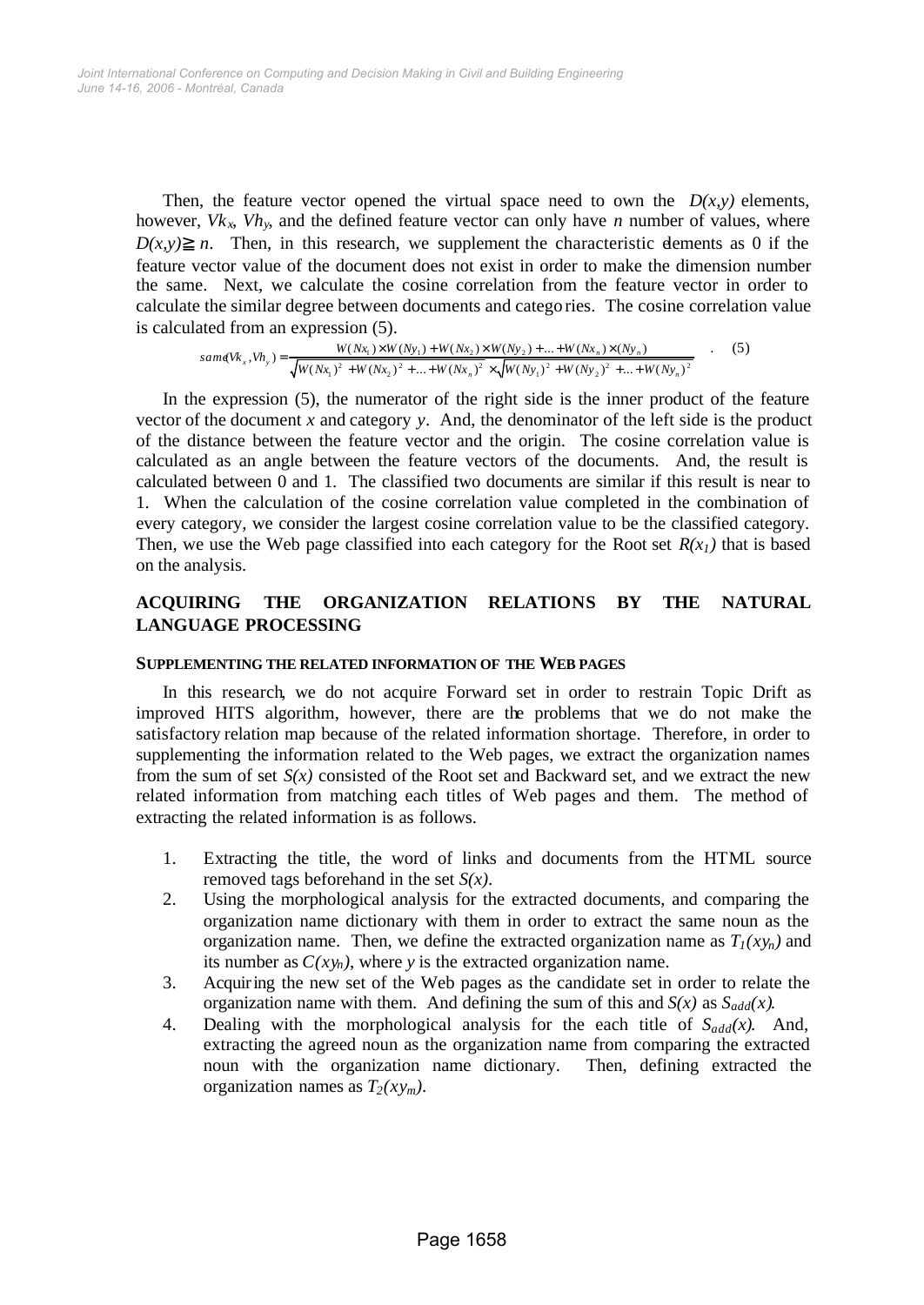- 5. In order to define agreed relations as  $RI<sub>n</sub>l(xy<sub>i</sub>)$ , matching  $T<sub>1</sub>(xy<sub>n</sub>)$  with  $T<sub>2</sub>(xy<sub>m</sub>)$ .
- 6. In  $RI<sub>nl</sub>(xy<sub>i</sub>)$ , in order to remove the weak relations, calculating the each weight coefficient of the organization name using TF/IDF scheme for the importance of the words in the documents.
- 7. In the each weight coefficient of the organization name, extracting the available information by cutting of the threshold.

In order to extract the organization name in this suggested method, we also use the ChaSen as the morphological analyzer. The reason why we deal with morphological analysis before extracting the organization name is to avoid the word except the noun that is misjudged as the organization in case of matching the Web page contents with the organization name dictionary simplistically. And, we used the organization name dictionary included ChaSen in order to extract the organization name. The number of words that is recorded by it is 16610 cases. And, we also adopt TF/IDF scheme in order to calculate the importance of the each organization name. At first, in the expression (1), we divide any organization name  $y_n$  in the Web page x by the total number of the organization name in order to acquire any weight coefficient in the Web page. Second, in the expression (2), we calculate the logarithm and adjust the weight of the organization name using the total number of  $S_{add}(x)$  and any words, where *df* shows the total number of the Web pages including any organization name. With this treatment, the weight of the famous organization per one organization name decreases. Last, in the expression (3), we calculate the importance of the extracted organization name in its Web page using the product of the weight coefficient. Then, we calculate the threshold in order to cut off the related information among the each organization. We calculate the threshold, at first, we make the correct answer from extracting the relations among the organizations of any number of Web pages in set *Sadd(x)* by the hand. Next, we compare the correct answer with the related information acquired by the suggested method and calculate an F measure. We define it as evaluation value and calculate the most suitable threshold using the steepest descent method. The F measure is the method that uses in the evaluation of extracting the specific words. It is defined as the multiplied product of the recall by precision. Now, the former is the correct answer rate of extracted data and the latter is the supplement rate of the correct answer. When calcula ting the threshold, we extract the random initial value and try several times in order to avoid the local minima problem. Therefore, we remove the weak relations and improve the quality of the related information.

# **CALCULATING THE RELATED EVALUATION VALUE**

Authority Score and Hub Score in HITS algorithm is greatly reliable evaluation system because a lot of search engine and existing research use it today. Then, in this research, we also calculate the related evaluation value by Authority Score and Hub Score as well as HITS algorithm. The method of calculating the evaluation value is as follows.

- 1. We extract the title, the word of links and documents from the HTML source removed tags beforehand in the set *S(x)*.
- 2. Acquiring the total set of the related information,  $R I_{all}(xy_i)$  by the sum of  $R I_{back}(x)$ .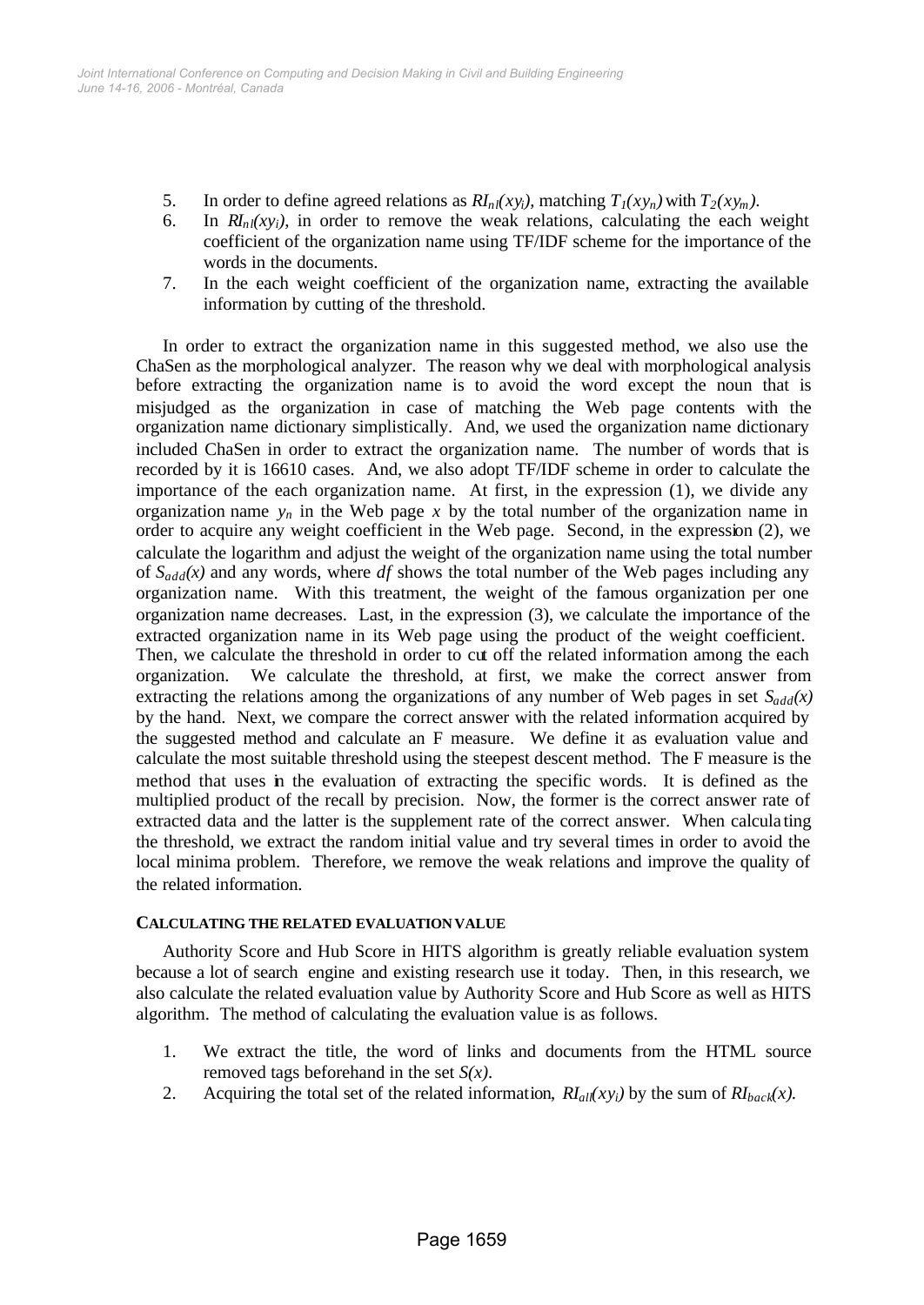3. Calculating Authority Score and Hub Score from *Sadd(x)* and *RIall(xyi)* using HITS algorithm.

#### **VISUALIZING THE RELATED INFORMATION**

After calculating Authority Score and Hub Score, in this suggested method, we remove the relations from  $S_{add}(x)$  that their Authority Score converged in 0. And we define the left set of the Web pages as  $S_{auth}(x)$ . And, in calculating the  $S_{auth}(x)$ , we also remove the Web pages and related information from  $R_{all}(xy_i)$ . Then, we draw the graph  $G(x)$ , where  $S_{auth}(x)$ is the apex and  $RI_{all}(xy_i)$  is the side of it. When we draw the graph  $G(x)$ , we put  $S_{auth}(x)$  on the latticed plan with the equal interval in random. And in the each apex, we fix the placement by calculating the balance of the entire apex that is connected by the related information. After that, we draw the side between the apexes using the related information.

## **EVALUATION EXPERIMENT**

#### **PRECISION EVALUATION OF THE CLASSIFYING THE CATEGORIES OF THE WEB PAGES**

In this session, we classify Web pages into categories in order to evaluate their precision. We adopt the classification category that is the same between the local public entity and the portal site on the Internet, Yahoo! Japan. Concretely, we choose the 8 categories such as the civil engineering work, building, pipe work, painting, paving work, landscape gardening, electrical work and water supply and sewerage. And we adopt the Web site document information of the companies as a training sample that is categorized in Yahoo! Japan. The Web pages set that will be classified in this experiment are adopted from a result searched by the key word that combined "co.jp" with each category name. We use Google for a search engine. As a result, the civil engineering works categories are 360 cases, the building are 112, the pipe work are 88, the painting are 96, the paving work are 176, the landscape gardening are 120, the electrical work are 112 and the water supply and sewerage are 152. In order to evaluate the category classification, we check the result by hands and calculate the each categories of the F measure. The F measure of the each category is as follows.

|                    | $\overline{\text{civil}}$ engineering building $P^{\mu\nu}$<br>work |          | work |         | painting paving work | gardening | work | landscape electrical water supply<br>and sewerage |
|--------------------|---------------------------------------------------------------------|----------|------|---------|----------------------|-----------|------|---------------------------------------------------|
| Precision          | 095                                                                 | 2681     | 047  | 042     | 0791                 | 268       | 047  | .179                                              |
| Recall             | 042                                                                 | 293 I    | 082  | 067     | 068                  | 087       | 064  | 0.79                                              |
| <b>IF-</b> measure | 058.                                                                | $\infty$ | റഌ   | $252 -$ | 273                  | ೧76       | 055  | 0.79                                              |

Table 1: Evaluation of the classified categories using the F measure

By the result of the table 1, the classified category led by the suggested method is seems to be leant because the average of the F measure is 0.66. This is because the training sample from the Yahoo! Japan does not include the vocabulary that shows the characteristic key word. And in case of the civil engineering works category, there is a tendency to overlap some of the categories. It is because the civil engineering work also includes the characteristic of the paving work and the pipe work. Therefore, the civil engineering work extracts three times relatio ns compared with other categories and is the low precision.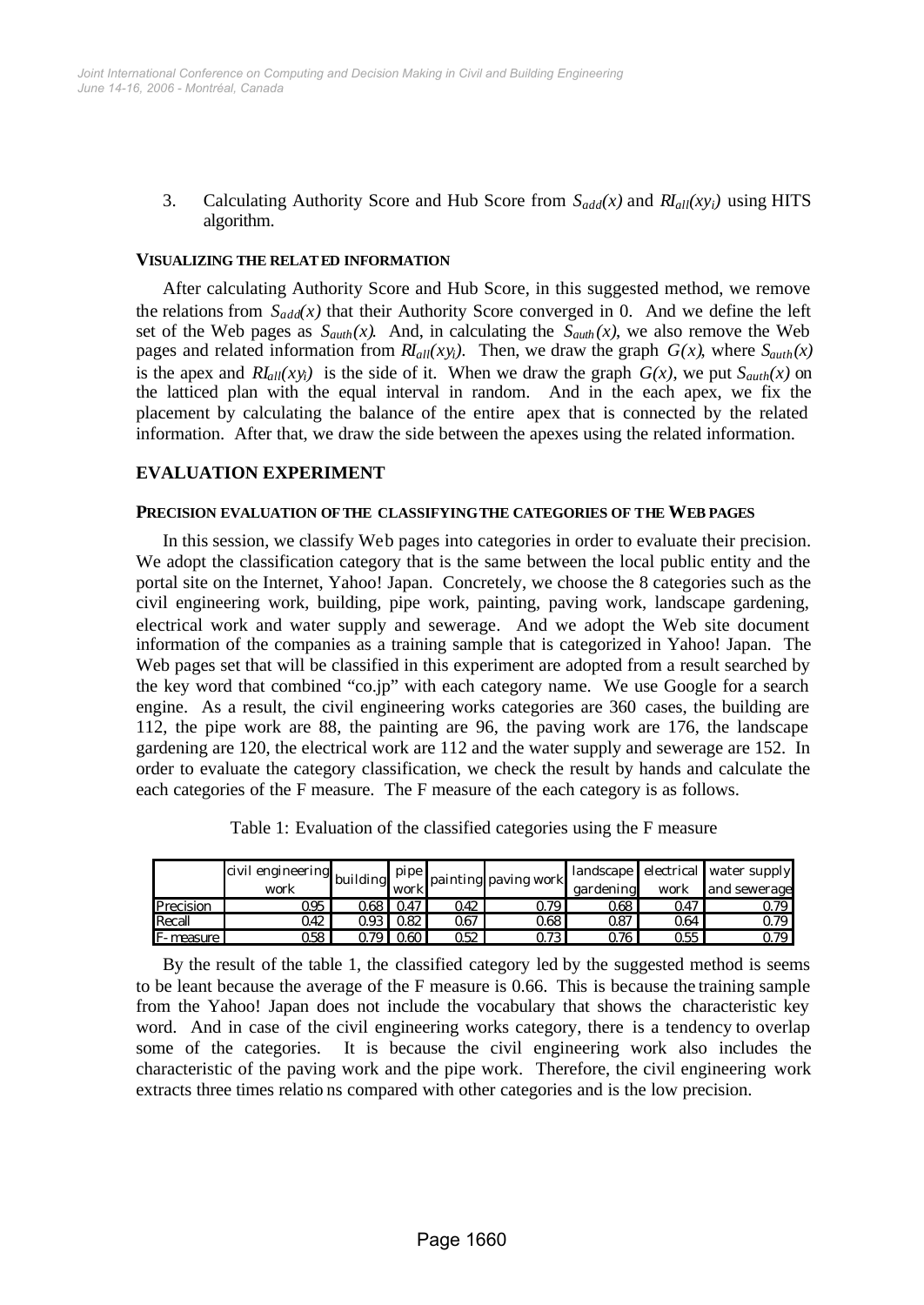#### **PRECISION EVALUATION OF THE CLASSIFYING THE CATEGORIES OF THE WEB PAGES**

In this session, in order to evaluate the related information, we extract the available Web pages from the Web pages of the each organization categories. And we evaluate the quality of each relation. In this experiment, we acquire the quality of the precision evaluated by the F measure.

We define the acquired Web page that is classified into categories as the Root set. And, in this experiment, we pay the attention to the civil category because there are a lot of companies that have a qualification. And in this suggested method, we define the 1452 cases that combined the 360 cases Root set with the 1092 cases Backward set as the candidate set using the link structure analysis. Then, we carry out the link structure analysis. We are able to extract the 835 relations from the collected Web pages. In order to evaluate the quality of the related information, we compare these acquired related information with the correct related information that has 1029 cases extracted from the Root set. Then, we acquire the 0.38 F measure. In order to extract the available relations, we define the 0.0314332 as the threshold. This value is calculated by the random acquisition of the initial value and using the steepest descent method.

At last, we are able to acquire the 0.59 F measure. The reason why the F measure stays 0.59, there are less companies that have their own Web page in the construction industry community than other industry.

## **VISUALIZING THE RELATED ORGANIZATION GRAPH**

In this session, in order to confirm the Web community from the acquired relations, we visualize (Konomu Dobashi 2003) the related organization graph. The way to visualize it, at first, we define the one Web page of the organization as the basic point and extract the Web communities from its around. And we remove the Web pages that converged in 0 an extract the main communities. We put the Web pages on the random position and draw these relations as the line. And we set the each point on the place calculated the balance and visualize the result of the suggested method by a figure 2.



Figure 2: Visualizing the related information using the natural language processing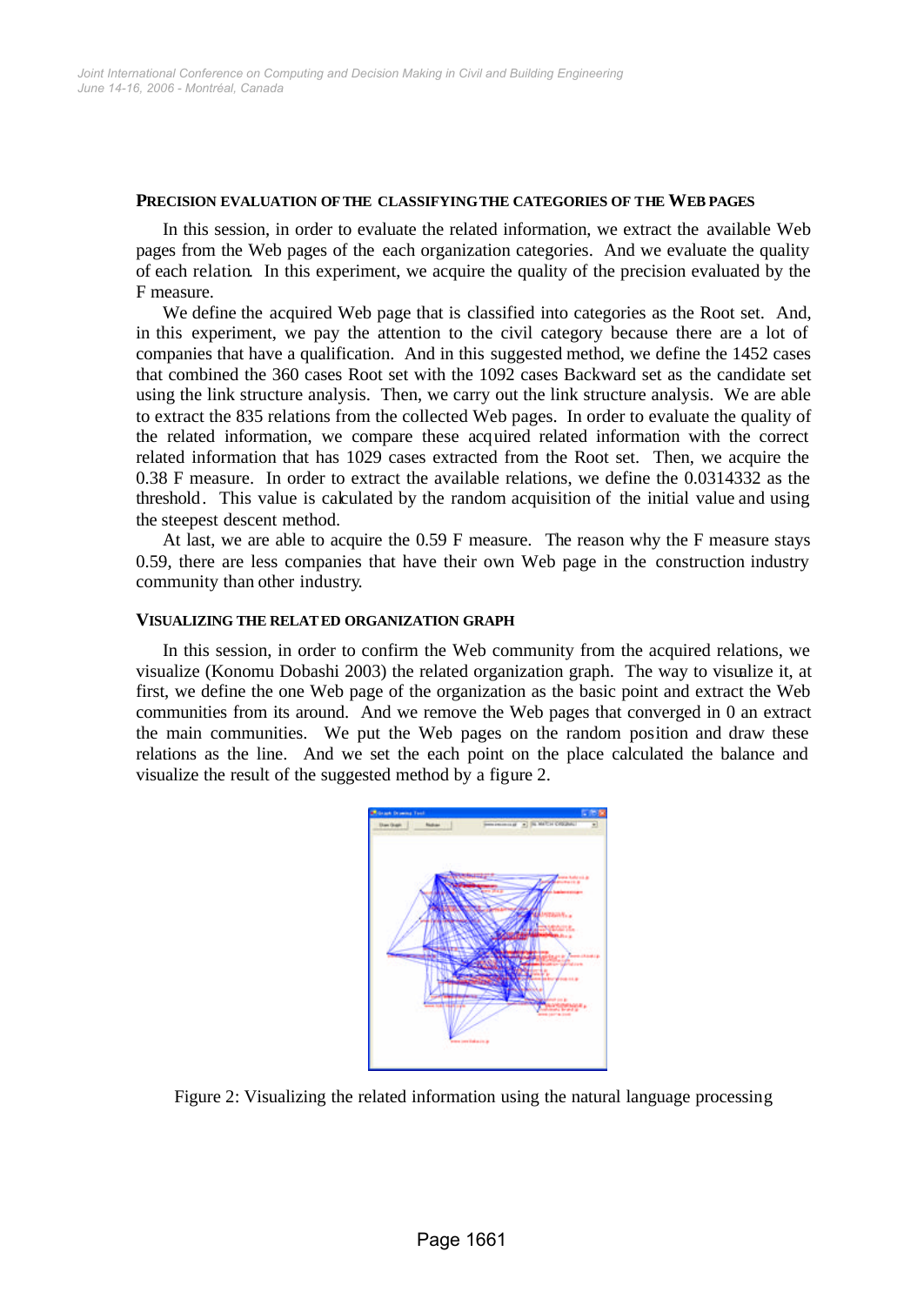In the figure 2, the graph shows the related organization about www.smcon.co.jp (*Sumitomo Mitsui Construction Co., Ltd*). The result shows that www.smcon.co.jp has direct relations with www.shimz.co.jp (*Shimizu Corporation*) and const.tokyu.com (*Tokyu Construction*). And through the one organization, it connects www.obayashi.co.jp (*Obayashi corporation*). These companies actually work together as the specificity construction joint venture of the *Shimizu*, *Obayashi*, *Tokyu* and *Mitsuisumitomo*, and we are able to extract the correct relations among the companies. Moreover, this suggested method extracts the new candidate in JV construction such as www.penta-ocean.co.jp (*Penta-Ocean Construction Co., Ltd*) and www.hitachi-cement.co.jp (*Hitchi-Cement Co., Ltd*). Therefore, in the method, we are able to extract the available relations in the target category and offer one judgment materials in JV construction.

# **CONCLUSION**

On this research, we succeeded in extracting background information about the target company that became important when constructing JV. The background information that was able to be acquired by this suggestion proved to be the relations with having built JV at the past, tie-up relations and dealings. This information is able to distinguish the reliability of the target companies and the result of the joint enterprises by combining the business results and evaluation information. For example, it is possible to confirm the degree of contribution by combining constructed JV at the past and its evaluation information. We performed experiments in the creation of the related information specialized construction industry in order to help to construct JV. Using the same way, we expect to extract the related information among the technical term dictionaries from the Web by changing the organization names with the technical terms. However, this suggested method has the purpose of classing organization names into the only one category. Then, the method cannot expect enough classification precision when a company that diversifies of business contents uses the system because it is difficult to identify the type of industries. And, the method cannot expect enough precision when targeting on a general word because we use important words in the Web page for creating the related information. Then, we help to construct JV among the different type of industries by dealing with multi-topic text categorization. And, we are going to make full use of RDF (Resource Description Framework) on Semantic Web and FOAF (Friend of a Friend) in order to extracting more reliable related information among the companies.

## **REFERENCES**

- Alice Nakamura and Masao Nakamura (2004). "Firm Performance, Knowledge Transfer and International Joint Ventures." *International Journal of Technology Management*, *Indersciences Publishers*, 27 (8) 731-746
- Chen Chung-Jen (2004). "The Effects of Knowledge Attribute, Alliance Characteristics, and Absorptive Capacity on Knowledge Transfer Performance." *R&D Management*, 34 (3) 311-321